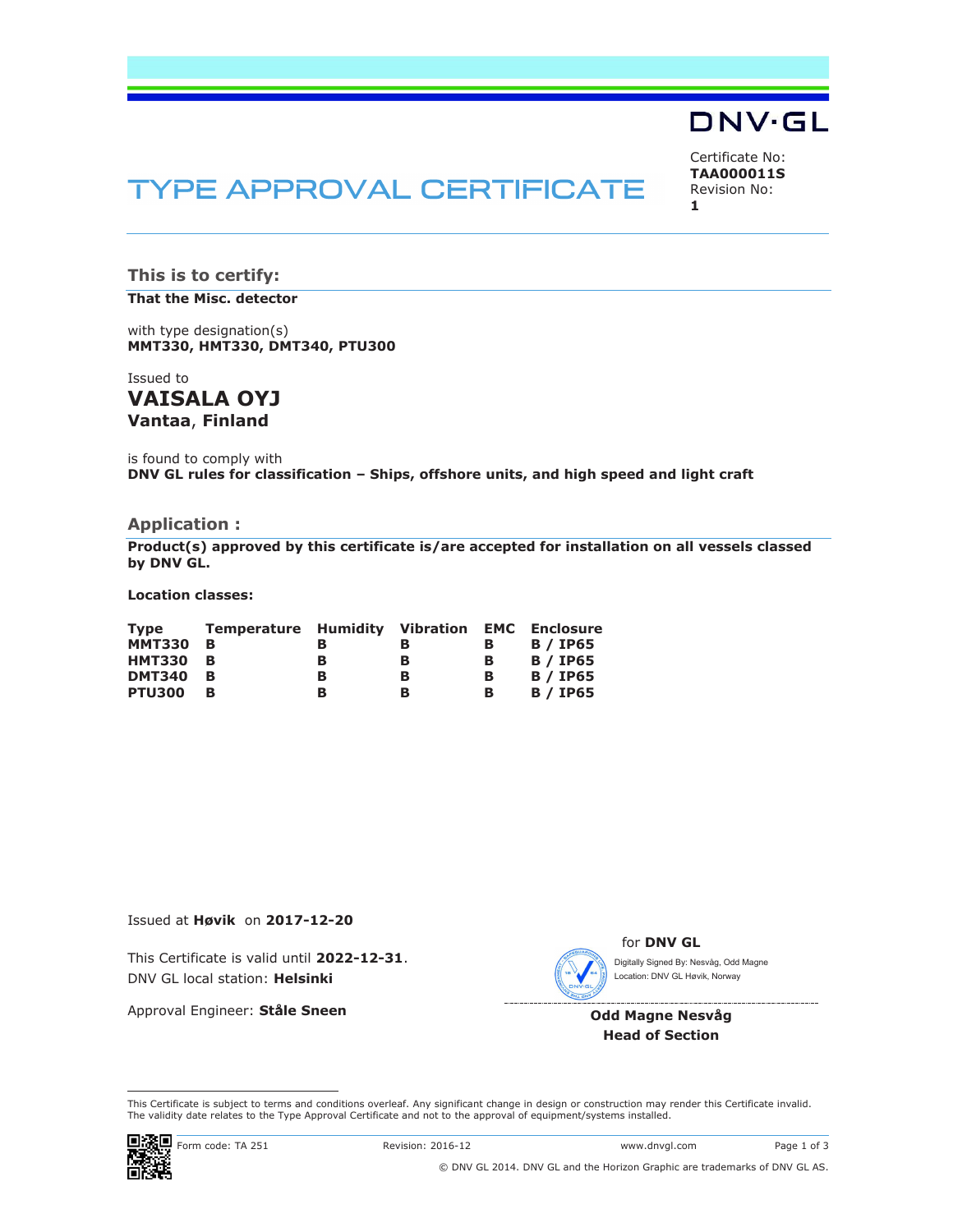Job Id: **262.1-007527-4**  Certificate No: **TAA000011S** Revision No: **1** 

## **Product description**

The following types are covered by this approval:

- MMT330 Moisture and temperature transmitter for oil
- HMT330 Humidity and temperature transmitter
- DMT340 Dewpoint transmitter
- PTU300 Combined pressure, humidity and temperature transmitter

#### **Approval conditions**

The Type Approval covers hardware listed under Product description. When the hardware is used in applications to be classed by DNV GL, documentation for the actual application is to be submitted for approval by the manufacturer of the application system in each case. Reference is made to DNV GL rules for classification of ships Pt.4 Ch.9 Control and monitoring systems.

#### **Application/Limitation**

Type Approval of instrument is only valid for units with a valid calibration certificate.

#### **Type Approval documentation**

| Data sheets: | MMT330, B210953EN-D                                                      |
|--------------|--------------------------------------------------------------------------|
|              | HMT330, B210951EN-K                                                      |
|              | DMT340, B210952EN-G                                                      |
|              | PTU300, B210954EN-F                                                      |
|              | User's quides: MMT330, M210733EN-H                                       |
|              | HMT330, M210566EN-K                                                      |
|              | DMT340, M210704EN-H                                                      |
|              | PTU300, M210796EN-H                                                      |
| Test report: | T08-609A-ENVI, Environmental Test Report, dated 2008-08-05               |
|              | TR221255-A, EMC Test Report, dated 2013-09-30                            |
|              | VTT-S-05582-08, Vibration Tests, dated 2008-06-24                        |
|              | VTT-S-02491-16, Sine vibration test, dated 2016-06-09                    |
|              | TUO26-044494, Tightness Tests, dated 2004-07-14                          |
|              | Type Approval renewal assessment report for TAA000011S, Espoo 2017-12-15 |

## **Tests carried out**

Applicable tests according to Standard for Certification No. 2.4, April 2006.

#### **Marking of product**

The products to be marked with:

- manufacturer name
- model name
- serial number
- power supply ratings